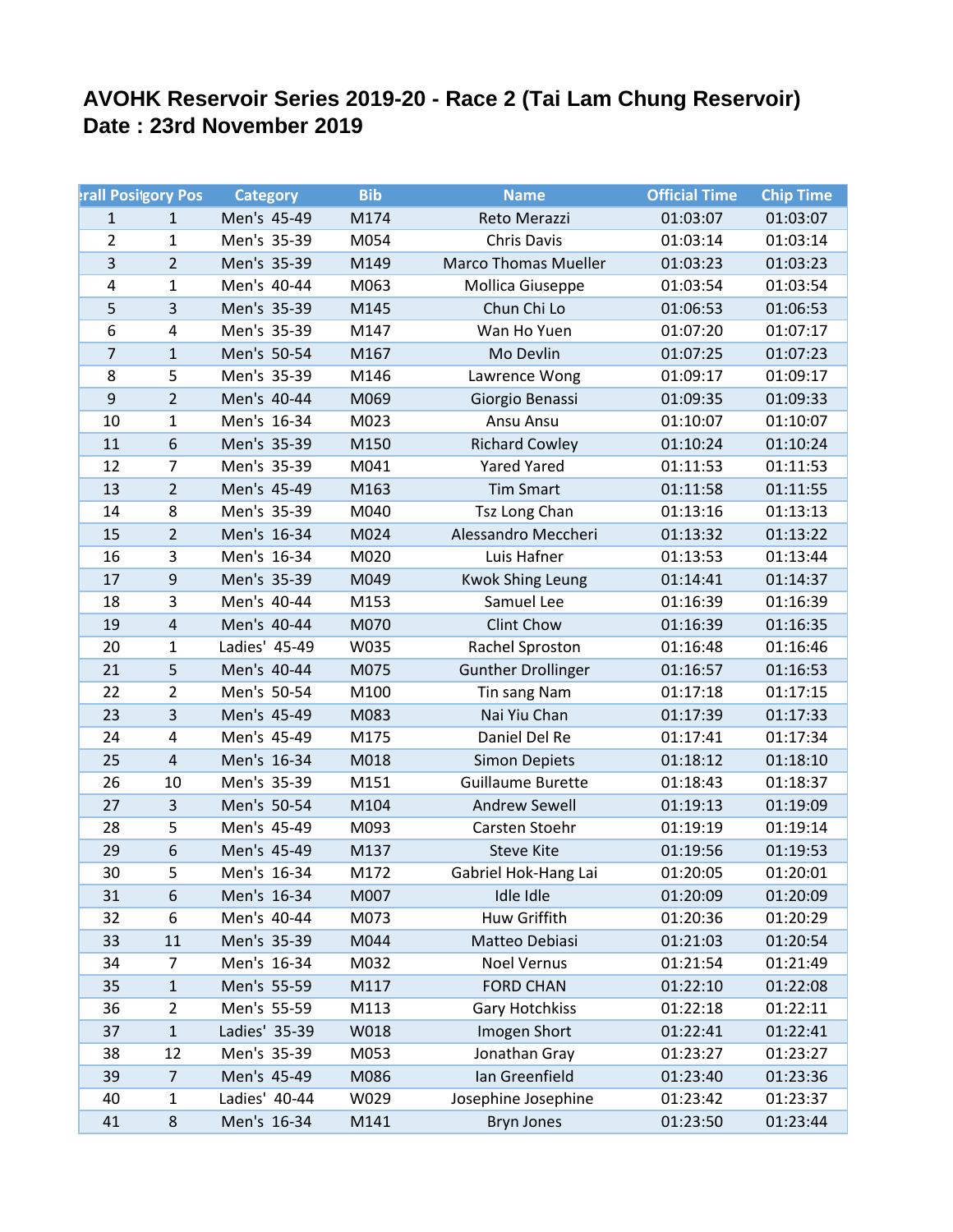| 42 | 4                       | Men's 50-54   | M099 | John Arnold              | 01:24:20 | 01:24:15 |
|----|-------------------------|---------------|------|--------------------------|----------|----------|
| 43 | $\mathbf{1}$            | Ladies' 50-54 | W047 | Sian Abate               | 01:24:44 | 01:24:40 |
| 44 | $\mathbf{1}$            | Men's 65-69   | M123 | Kenneth Greer            | 01:25:09 | 01:25:06 |
| 45 | $\overline{2}$          | Ladies' 45-49 | W031 | Alice Rosen              | 01:25:33 | 01:25:28 |
| 46 | 8                       | Men's 45-49   | M094 | John Saeki               | 01:25:37 | 01:25:32 |
| 47 | 5                       | Men's 50-54   | M096 | David Russell            | 01:26:12 | 01:26:07 |
| 48 | $\mathbf{1}$            | Men's 60-64   | M118 | <b>HERMANN CHU</b>       | 01:26:43 | 01:26:38 |
| 49 | 9                       | Men's 16-34   | M013 | <b>Augustin Testu</b>    | 01:27:00 | 01:26:54 |
| 50 | 3                       | Men's 55-59   | M173 | Martin Putham            | 01:27:12 | 01:27:06 |
| 51 | 10                      | Men's 16-34   | M029 | Yat Wah Lai              | 01:27:14 | 01:27:09 |
| 52 | $\overline{2}$          | Ladies' 35-39 | W063 | Bessie Lai               | 01:28:10 | 01:28:04 |
| 53 | 9                       | Men's 45-49   | M155 | Varun Tandon             | 01:29:21 | 01:29:18 |
| 54 | 10                      | Men's 45-49   | M156 | Rudra Basu               | 01:30:17 | 01:30:14 |
| 55 | $\overline{\mathbf{4}}$ | Men's 55-59   | M116 | Andre Varella            | 01:31:02 | 01:30:58 |
| 56 | 11                      | Men's 16-34   | M003 | Sebastian Arnold         | 01:31:15 | 01:31:11 |
| 57 | $\overline{2}$          | Men's 60-64   | M171 | Seung Kun Tai            | 01:31:21 | 01:31:17 |
| 58 | 5                       | Men's 55-59   | M136 | Mark Adams               | 01:31:30 | 01:31:24 |
| 59 | $\mathbf{1}$            | Ladies' 55-59 | W069 | Lynne Poelmann           | 01:31:34 | 01:31:30 |
| 60 | 6                       | Men's 50-54   | M102 | Bert Shi                 | 01:31:40 | 01:31:32 |
| 61 | 13                      | Men's 35-39   | M042 | Mustafa Mustafa          | 01:31:47 | 01:31:41 |
| 62 | $\mathbf{1}$            | Men's 75-79   | M133 | <b>Ross MILBURN</b>      | 01:31:58 | 01:31:58 |
| 63 | $\overline{7}$          | Men's 50-54   | M164 | Mario Leboeuf            | 01:32:16 | 01:32:10 |
| 64 | 12                      | Men's 16-34   | M143 | Nicolas Bresch           | 01:32:17 | 01:32:11 |
| 65 | 13                      | Men's 16-34   | M012 | <b>Arthur CLAIRE</b>     | 01:33:51 | 01:33:42 |
| 66 | $\overline{2}$          | Ladies' 50-54 | W065 | Catherine Leonard        | 01:33:57 | 01:33:50 |
| 67 | $\overline{2}$          | Men's 65-69   | M126 | Chak Yan Chan            | 01:34:07 | 01:34:01 |
| 68 | $\overline{2}$          | Ladies' 55-59 | W053 | <b>Belinda Greer</b>     | 01:34:19 | 01:34:16 |
| 69 | $\mathbf{1}$            | Ladies' 16-34 | W057 | Victoire Monnier         | 01:35:20 | 01:35:12 |
| 70 | 3                       | Men's 60-64   | M170 | JB Monnier               | 01:35:20 | 01:35:11 |
| 71 | $\overline{4}$          | Men's 60-64   | M121 | Cheung wah Pok           | 01:35:39 | 01:35:36 |
| 72 | $\overline{2}$          | Ladies' 16-34 | W006 | Cecile Douard            | 01:35:54 | 01:35:44 |
| 73 | 3                       | Ladies' 16-34 | W059 | Wei-Wei Ng               | 01:36:13 | 01:36:07 |
| 74 | 5                       | Men's 60-64   | M119 | Leung Sum Yu             | 01:38:24 | 01:38:15 |
| 75 | 14                      | Men's 16-34   | M006 | Libaan Libaan            | 01:40:25 | 01:40:20 |
| 76 | 15                      | Men's 16-34   | M140 | Marcus Grierson          | 01:41:19 | 01:41:13 |
| 77 | 14                      | Men's 35-39   | M148 | Matthew Lau              | 01:43:02 | 01:42:55 |
| 78 | 3                       | Ladies' 35-39 | W019 | Magdalena Cvetkovic      | 01:43:14 | 01:43:09 |
| 79 | $\overline{7}$          | Men's 40-44   | M077 | Moke Moke                | 01:43:44 | 01:43:44 |
| 80 | 3                       | Ladies' 55-59 | W051 | Catherine Jane Hotchkiss | 01:43:48 | 01:43:40 |
| 81 | 3                       | Ladies' 50-54 | W045 | Lorraine de Beaufort     | 01:43:51 | 01:43:41 |
| 82 | 4                       | Ladies' 55-59 | W067 | Viola To                 | 01:43:53 | 01:43:45 |
| 83 | 11                      | Men's 45-49   | M157 | <b>Dennis CK CHEUNG</b>  | 01:45:18 | 01:45:06 |
| 84 | $\overline{2}$          | Ladies' 40-44 | W070 | Naoko Wada Thomas        | 01:46:54 | 01:46:50 |
| 85 | $\mathbf{1}$            | Men's 70-74   | M130 | Yan Kwong Cho            | 01:48:41 | 01:48:36 |
| 86 | $\overline{2}$          | Men's 75-79   | M132 | <b>TSANG CHI SHING</b>   | 01:49:46 | 01:49:39 |
| 87 | 4                       | Ladies' 16-34 | W005 | Laure Mazzocco           | 01:52:25 | 01:52:15 |
| 88 | 4                       | Ladies' 50-54 | W039 | Natsuko Hirahara         | 01:53:30 | 01:53:24 |